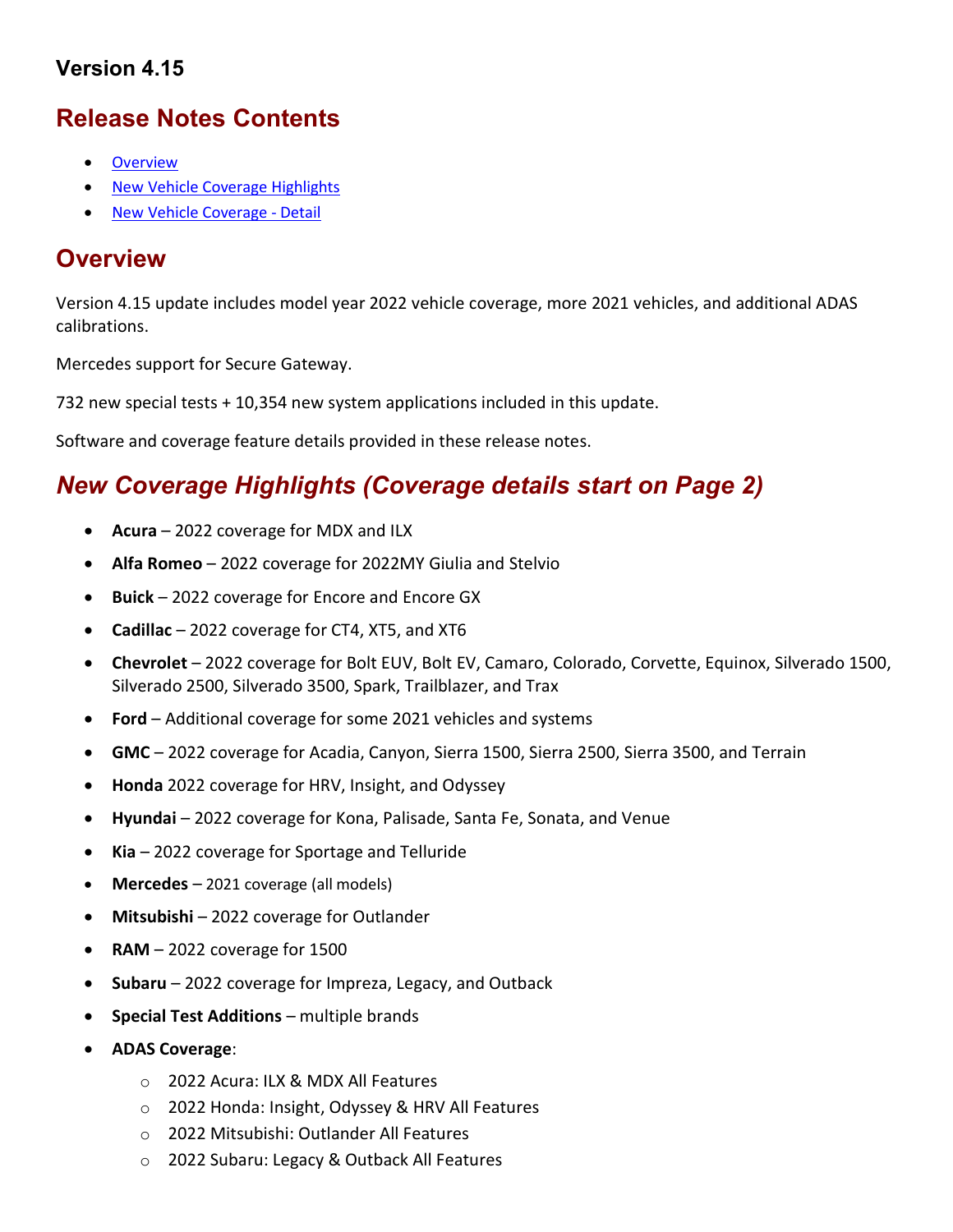- o 2021 Ford: Bronco All Features
- o 2021 Alfa Romeo: Giulia All Features
- o 2021 Mercedes: All Models All Features
- o 2021 RAM: 1500 All Features

## New Coverage – USA Domestic

## Chrysler/Jeep/Ram Coverage

Added coverage for 1218 new system applications

#### 2 new Adjustment type special tests:

EPB Assembly Check, Closed Coupled Replacement

#### 155 new Actuation type special test:

ASR-ESP Safety indication, A-C Button, A-C Compressor Clutch Relay Control State, A-C INDICATOR, A-C Request, A-C Select, Acc-Run-Start Relay, Air Vent - Floor Motor Distribution (Left side), Air Vent - Floor Motor Distribution (Right side), Alarm-Doors Status-Deterrence LED, All Doors-Central Locks, All Stop Lights W-Combined Rear Lighting, ASR-ESP Safety indication, ASR-ESP Safety Lamp, BACKUP LIGHT L-R, Brake Sys Fail Ind (EBD Included) - Park Brake Indication, Brk Sys fail Ind (EBD Included) - Man Park Brk Ind, Brk Sys fail Ind (EBD Included) - Park Brk Ind, CNG Failure – Reserve, Convenience-Reading Lamp, Courtesy-Convenient-Ambient Function, DeadLock Relay-Independent Driver Door Unlock, Door-Boot-Bonnet Open Indication, Door-Hood-Trunk Open Indication, Doors status - deterrence LED, Driver Doors Status - Deterrence LED, DRL - Front Park Lights, ECO ON-OFF Indicator, ECO-LPG-SS-E-Costing LED Command, Elec Stabil Ctrl (ESC) Sys Intrvntn - fail Ind HILL HOLDER Sys, Engagement Electrovalve PPV1 Command (3rd-2nd-R), Engagement electrovalve PPV1 command (6th-7th-R-5th), Engagement Electrovalve PPV2 Command (1st-4th-5th-6th), Engagement electrovalve PPV2 command (2nd-3rd-4th-1st) , ESC (Elec Stability Ctrl) Sys Intervention - Fail Indication, ESC (Electronic Stability Control) faultintervention Lamp, ESC (Electronic Stability Control) Sys Intrvntn - fail Ind, ESC ON-OFF Indicator, ESC Sys Intrvntn - fail Ind HILL HOLDER Sys fail Ind, First Row Driver Seatbelt Buckle Sensor-Switch, First Row Passengers Seatbelt Buckle Sensor-Switch, Flasher - Rear backup Left Light, Flasher - Rear backup Right Light, Flasher Rear - Lateral Left, Flasher Rear - Lateral Right, Foot Well-Halo Lamps, Frequency Step Selection Tuner AM-FM, Front Wiper (High-Low), Front Wiper (On-Off), Front-Rear Washer, FUEL FILTER HEATER - PARK (L-R), Glow plug indication - Cold Start inhibition, Glow Plugs Lamp (diesel)-Cold Start Delay Inhibition, Glow Plugs Lamp (Diesel)-Cold Start Delay Inibition, Hill-Holder Safety Lamp-Message, H-W Switched 12 V Supply, Ignition RUN-ACC 1, Ignition RUN-ACC 2, Ignition RUN-START, Indicator 1 -A-C Indicator, Indicator 12 -Front-Rear Park Assist Indicator, Indicator PWM 1 (A-C Indicator), Indicator PWM 12 -Front-Rear Park Assist Indicator, I-P Illumination, KIN Start-Stop LED State, Lane Dep Warn (LDW) on Nt Armed- on Armed- on Warn, Lane Departure Warning - on not armed- on armed- on warning, Lane Departure Warning (LDW) On Not Armed- On Armed- On Warning, Lane Departure Warning ON-OFF Indicator, LDW on not armed- on armed- on warning, Left (Front-Central-Rear) Turn Lights, Left (Front-Rear) Parking Lights, Left Rear Tail-Park Lamp, Left Rear Turn-Stop Lamp, Left Reartail-Park Lamp, Left Signal Mirrors-Side Repeaters (BUX), Left Stop-Turn Trailer, Left Trailer Tow Turn-Stop Lamp, Left Turn Light Front-Latera, Lock - Unlock Steering Wheel, LPG Failure – Reserve, Main-Left Temp. Door Actuator Position, Main-Left Temperature Actuator Position, Mirror LED -Day-Night, Mirror LED -ON-OFF, MIRROR PUDDLE LIGHT L-R, Oxygen Sensor 1-1 Heater Duty-Cycle, Oxygen Sensor 1-2 Heater Duty-Cycle, Oxygen Sensor 2-1 Heater Duty-Cycle, Oxygen Sensor 2-2 Heater Duty-Cycle, PARK - SIGNATURE LEFT, PARK - SIGNATURE RIGHT, Park-Tail Lamps, Passenger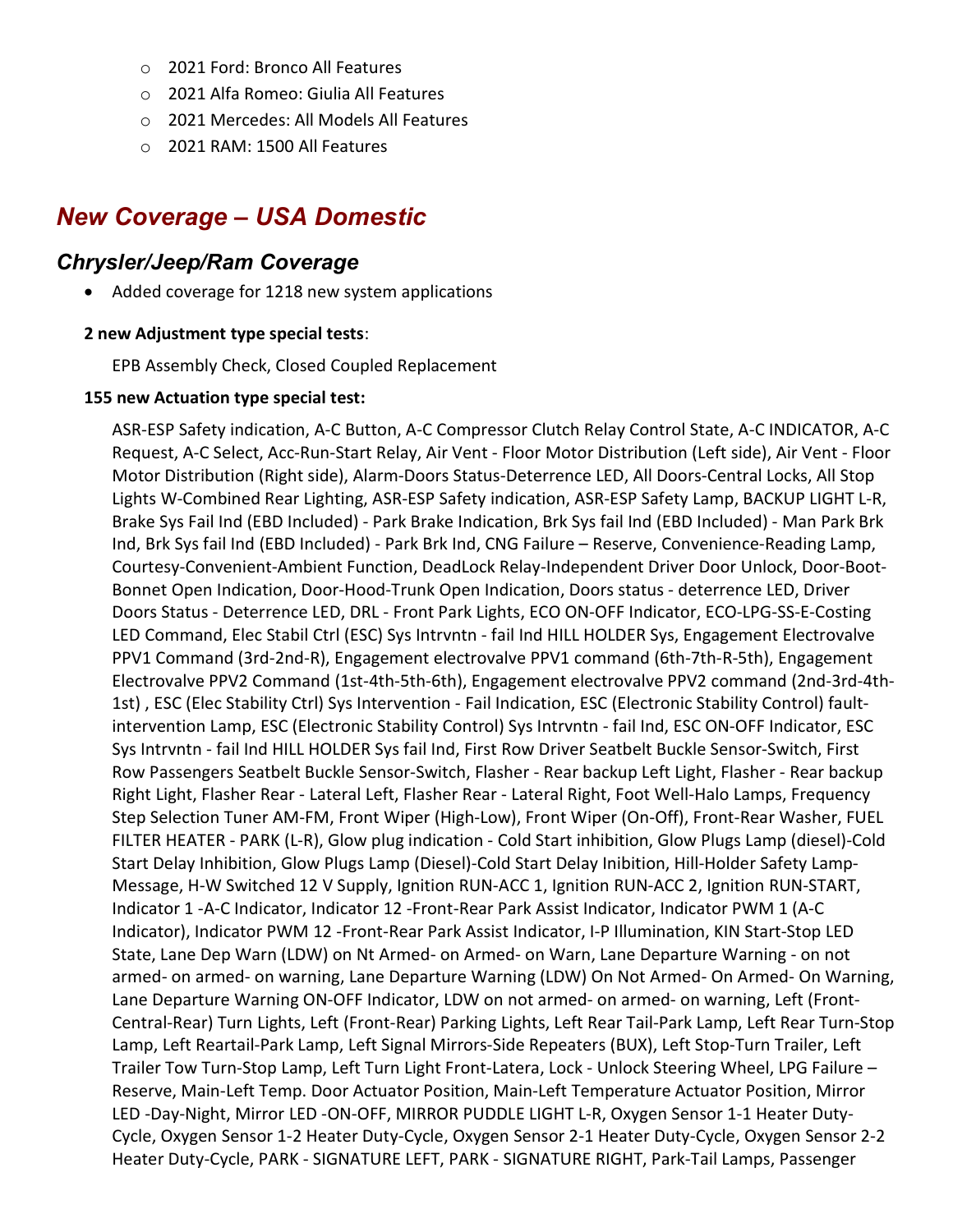Doors Status - Deterrence LED, PPPA ON-OFF Indicator, PTS ON-OFF Indicator, Radiator-Condenser Cooling Fan Relay 1 Control State, Radiator-Condenser Cooling Fan Relay 2 Control State, Rear Fog Light or Second Backup Light - Side Marker Lights, Rear Parking Light - Side Markers, Redundant Ignition RUN-START Feed Output, Redundant Ignition RUN-START Feed Output Control, Right (Front-Central-Rear) Turn Lights, Right (Front-Rear) Parking Lights, Right Back-Up-Turn Lamp –Pillar, Right Rear Tail-Park Lamp, Right Rear Turn-Stop (NAFTA), Right Rear Turn-Stop Lamp, Right Reartail-Park Lamp, Right Signal Mirrors-Side Repeaters (BUX), Right Stop-Turn Trailer, Right Trailer Tow Turn-Stop Lamp, RT-LT Sidemarkers-RT-LT Applique Parklamps, Run-Acc Relay, Run-Start Relay, Secondary-Thatchum Lock Motor, Secondary-Thatchum Un-Lock Motor, Seek Status Tuner AM-FM, Sport ON-OFF Indicator, Stop - Position - Turn Left Light 1, Stop - Position - Turn Left Light 2, Stop – Positio n - Turn Right Light 1, Stop - Position - Turn Right Light 2, Stop - Position Left Light 1, Stop - Position Left Light 2, Stop - Position Right Light 1, Stop - Position Right Light 2, STOP - STOP TURN LEFT, STOP - STOP TURN RIGHT, Stop-Start Activation, Stop-Start Button, Stop-Start Indicator, Stop-Start ON-OFF Indicator, Stop-Start Relay, TAIL - SIDE MARKER LEFT, TAIL - SIDE MARKER RIGHT, Tail-Stop Lamp, T-Case Motor-Motor Lock, Telltale -ESC-BAS, Tire Pressure Module (TPMS) not available-not programmed, TOW-HAUL, Tow-Haul Indicator, Trunk-Flipper Glass Release Motor, Trunk-Liftgate Ajar, Turn - Rear backup Left Light, Turn - Rear backup Right Light, Turn Light Front - Lateral Left, Turn Light Front - Lateral Right, Turn Light Rear - Lateral Left, Turn Light Rear - Lateral Right, Type Of Fuel Supply (Gasoline-Alternative Fuel), Tyre Pressure Module (TPMS) Not Available-Not Programmed, Unlock 1-Driver Lock, Unlock 2- Passenger Locks, Volume On-Off Button (Power On-Off)

## Ford/Lincoln Coverage

• Added coverage for 36 new system applications

## 3 new Adjustment type special tests:

Fuel Injector Correction Factors, Reset Air Filter Minder, Reset Fuel Run Dry Prevention Information

### 49 new Actuation type special tests:

4WD-AWD Front Axle Disconnect - Clutch Commanded State, 4WD-AWD Front Axle Disconnect - High Level Strategy Commanded, 4WD-AWD Power Transfer Unit - Clutch Commanded State, 4WD-AWD Power Transfer Unit - High Level Strategy Commanded, 4WD-AWD Rear Differential Unit Actuator -A-Requested Torque, 4WD-AWD Transfer Case Actuator -A- Requested Torque, 4WD-AWD Transfer Case Motor Position Request, Front Left-Front Right Traction Control Isolation Valve 1, Front Left-Front Right Traction Control Supply 1, Left Front-Right Rear Traction Control Supply 1, Left Front-Right Rear Traction Control Valve 1, Rear Left-Rear Right Traction Control Isolation Valve 2, Rear Left-Rear Right Traction Control Supply 2, Right Front-Left Rear Traction Control Supply 2, Right Front-Left Rear Traction Control Valve 2, Next-Last (>|) Button, BECM Cell Voltage, Hybrid-EV Wake Up – Commanded, Left Stop-Turn Inner Lamp, Left Stop-Turn Middle Lamp, Left Stop-Turn Outer Lamp, Right Stop-Turn Inner Lamp, Right Stop-Turn Middle Lamp, Right Stop-Turn Outer Lamp, Brake-Shift Interlock, Driver Door Interior Lock-Unlock Latching Switch Status, Left Front Position-Sidemarker, Liftgate-Decklid Release Output Status, Right Front Position-Sidemarker, Run-Accessory Output Control, Run-Start Output Control, Trailer Tow Park-Tail Lamp Output, EGR VOL CONT-V, FUEL-T TEMP SEN, PURG VOL CONT-V, TC-SC BYPASS VALVE, VENT CONTROL-V, VIAS S-V-1, VIAS S-V-2, A-C Recirculating Servo Position Status, Air Conditioning Clutch Engaged, Tow-Haul Indicator Lamp, Over Drive (O-D) off, Air Conditioning Clutch Engaged, Hybrid-EV Traction Battery Thermal System Operational Levels, DC-DC Enable Status, Speed Control Cancel-Resume Switch, Speed Control On-Off Cancel Switch, Speed Control On-Off Switch, Trailer Tow Park-Tail Lamp Output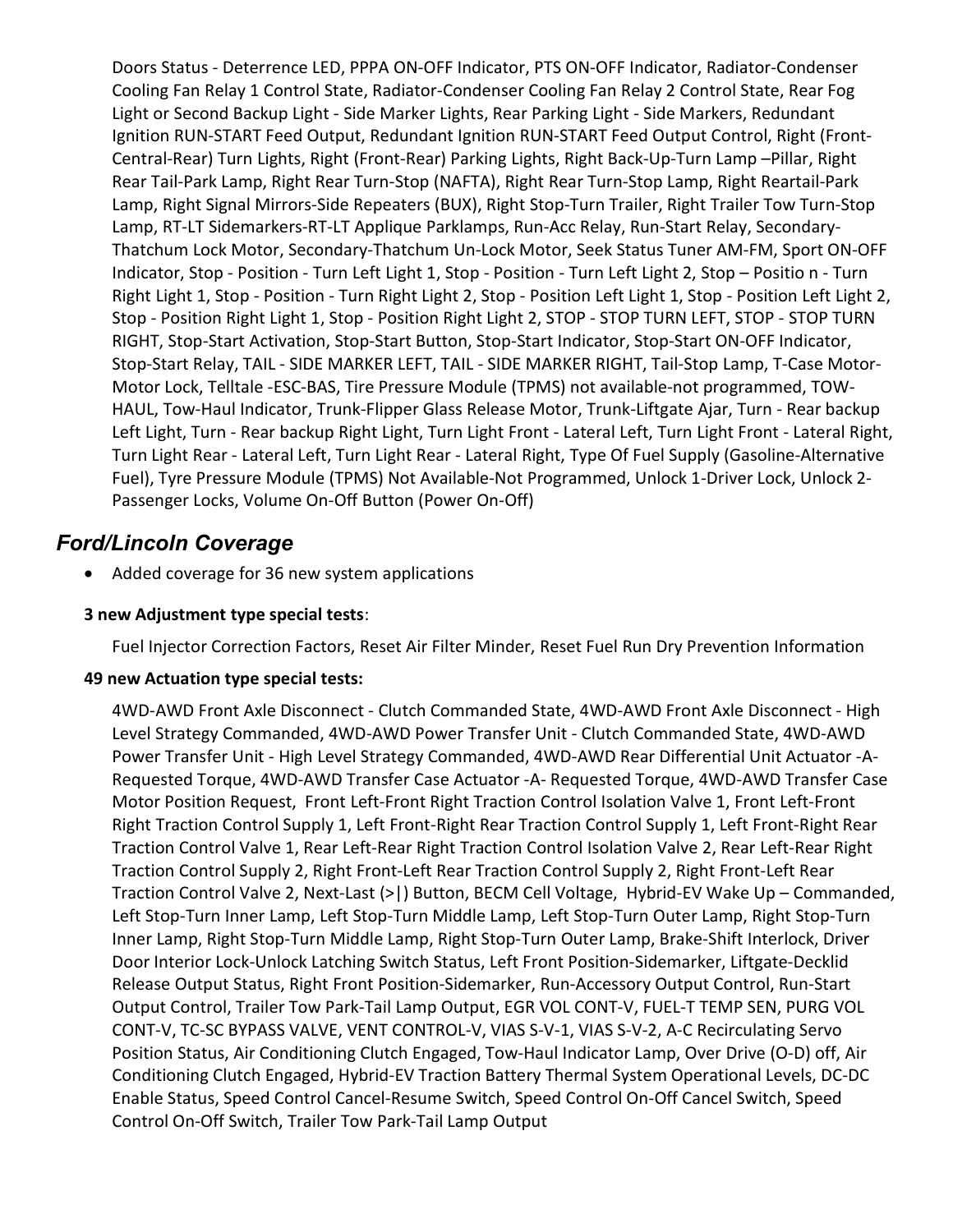## General Motors Coverage

Added coverage for 4603 new system applications

## 5 new Actuation type special tests:

Cylinder 6 Deactivation Solenoid, Cylinder 7 Deactivation Solenoid, Heated Oxygen Sensor, Intake Camshaft Position Actuator Park Lock Solenoid Valve Bk 1, Intake Camshaft Position Actuator Park Lock Solenoid Valve Bk 2

# New Coverage – USA Asian

## Honda/Acura Coverage

Added coverage for 513 new system applications

### 12 new Actuation type special tests:

AT Temp Lamp, AUTO STOP Indicator Lamp, Four Doors and Tailgate LCD lamp, Left Front Tire LCD Lamp, Left Rear Tire LCD Lamp, Reverse Alarm, Right Front Tire LCD Lamp, Right Rear Tire LCD Lamp, Auto Lock Cancel Switch, Display Do not have key, Exterior Buzzer Output, Immobizer Lamp

## Hyundai Coverage

Added coverage for 694 new system applications

### 1 new Adjustment type special test:

PODS Reset

### 18 new Actuation type special tests:

AWD-LOCK Mode Select, DBC-HAC Brake Lamp Relay (DBC-HAC Only), BSD Switch LED ON-OFF, 2-Turn Unlock-Dead Lock Output, A-C Compressor Relay, Ignition Coil Enable-Disable-#1, Ignition Coil Enable-Disable-#2, Ignition Coil Enable-Disable-#3, Ignition Coil Enable-Disable-#4, O2 Heater Front (B1-S1), O2 Heater Front (B2-S1), O2 Heater Rear (B1-S2), Power Supply to the IGN1-IGN2 Relay of Main MCU, Power Supply to the IGN1-STARTER Relay of Main MCU, DRV-AST Power Window Enable Output, ShortTermLoad Cut Relay-IPS Output, Stop Lamp Left-Right-HMSL Output (Option), Tailgate-Trunk Release Relay

## Kia Coverage

Added coverage for 192 new system applications

### 2 new Adjustment type special tests:

Air Bleeding Mode (MGH-25 ABS), Air Bleeding Mode (MGH-40 ABS)

### 15 new Actuation type special tests:

BSD Switch LED ON-OFF, A-C Compressor Relay, Ignition Coil Enable-Disable-#1, Ignition Coil Enable-Disable-#2, Ignition Coil Enable-Disable-#3, Ignition Coil Enable-Disable-#4, O2 Heater Front (B1-S1), O2 Heater Rear (B1-S2), Power Supply to the IGN1-IGN2 Relay of Main MCU, Power Supply to the IGN1- STARTER Relay of Main MCU, DRV-AST Power Window Enable Output, ShortTermLoad Cut Relay-IPS Output, Stop Lamp Left-Right-HMSL Output (Option), Tailgate-Trunk Release Relay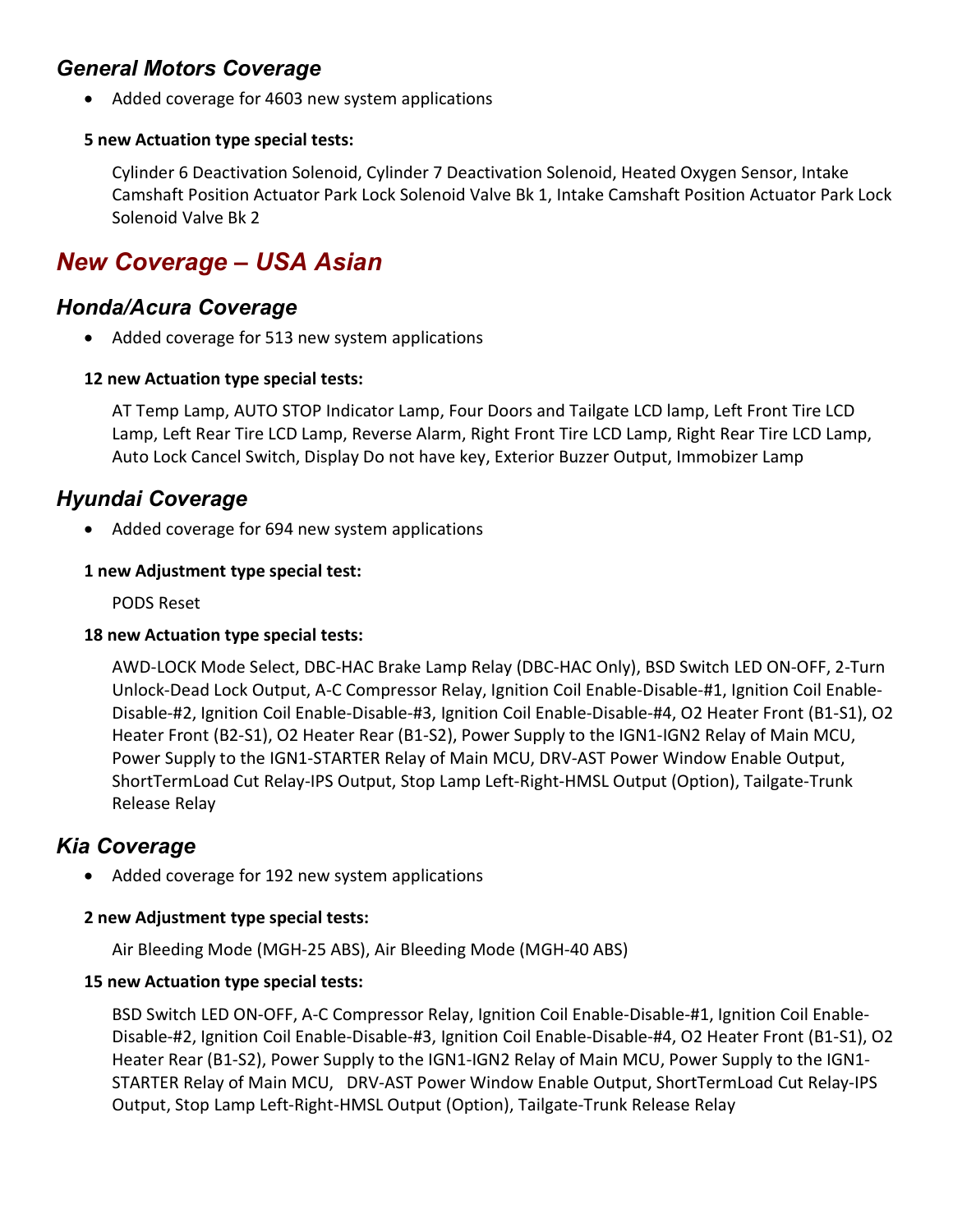## Mitsubishi Coverage

• Added coverage for 110 new system applications

### 45 new Actuation type special tests:

Input Vehicle Speed:50km-H, Front-Back-Corner Sensor, A-C Compressor Relay O, A-L Actuator, A-C Compressor Drive, Air Outlet C-O Damper, In-Out Select Damper, LCD-Indicator, AFS-ACL Failure Indicator, AFS-ACL OFF Indicator, ASC-TCL Failure Indicator, ASC-TCL Status Info, A-T Failure (Symbol), A-T Oil Temp Indicator, A-T Position IND.:SNOW, A-T Position Ind:Blank, A-T Position Ind:Fail, A-T Position Indicator:1, A-T Position Indicator:2, A-T Position Indicator:3, A-T Position Indicator:4, A-T Position Indicator:5, A-T Position Indicator:6, A-T Position Indicator:A, A-T Position Indicator:D, A-T Position Indicator:D1, A-T Position Indicator:D2, A-T Position Indicator:D3, A-T Position Indicator:D4, A-T Position Indicator:D5, A-T Position Indicator:D6, A-T Position Indicator:Ds, A-T Position Indicator:Lo, A-T Position Indicator:N, A-T Position Indicator:P, A-T Position Indicator:R, A-T Position Indicator:Up, BEEP(A-C)1, BEEP(A-C)2, BEEP(A-C)3, SS4 Hi Gear-Auto, SS4 Hi Gear-Lock, SS4 Lo Gear-Auto, SS4 Lo Gear-Lock, Quarter P-W

## Nissan/Infiniti Coverage

### 4 new Adjustment type special tests:

Fine adjustment of DS camera, top view, Fine adjustment of PAS camera, top view, Door unlocking Driver door/all doors, Electric Oil Pump Air Bleeding

### 51 new Actuation type special tests:

Cruise Control-PCS-LKA Buzzer, ETS S-V, Buzzer 1(ADAS), Buzzer 1(CCM), Buzzer 2(ADAS), Buzzer 2(CCM), Buzzer 3(ADAS), Buzzer 3(CCM), Buzzer 4(ADAS), A-C INDICATOR, Front Assist Window, Front Driver Window, Key Reminder, Rear Assist Window, Rear Driver Window, RUN FLAT TIRE W-L, Trunkback door, Trunk-Luggage Lamp Test, POWER WINDOW (LH-RH), EGR VOL CONT-V, FUEL-T TEMP SEN, PURG VOL CONT-V, TC-SC BYPASS VALVE, VENT CONTROL-V, VIAS S-V-1, VIAS S-V-2, A/C Compressor Relay Control, 12V BATTERY CHARGE W-L, DC-DC Conv Duty, EV SYSTEM W-L, F-S CHG RLY, ARC Disp 2, Esa Fixed Current Mode F-L, Esa Fixed Current Mode F-R, Esa Fixed Current Mode R-L, Esa Fixed Current Mode R-R, (TBD)TD-MRM Buzzer Drive, (TBD)TD-MRM Display, LANE DPRT W-L, BSW-BSI INDICATOR DRIVE, RCTA-BSW Indicator, Window lifter, front, Window lifter, rear left, Window lifter, rear right

## Subaru Coverage

• Added coverage for 662 new system applications

### 5 new Adjustment type special tests:

Mode/Vent II, Auto Retractable Power Door Mirror Open Close ON/OFF Setting, Auto Retractable Power Door Mirror Open Trigger Setting, Reverse Interlocking Door Mirror Last Memory ON/OFF Setting, Clutch Engagement Point Adaptation

#### 1 new Actuation type special test:

Power Windows Tests

## Toyota/Lexus Coverage

### 1 new Adjustment type special test:

PCS Warning Timing State Stored 3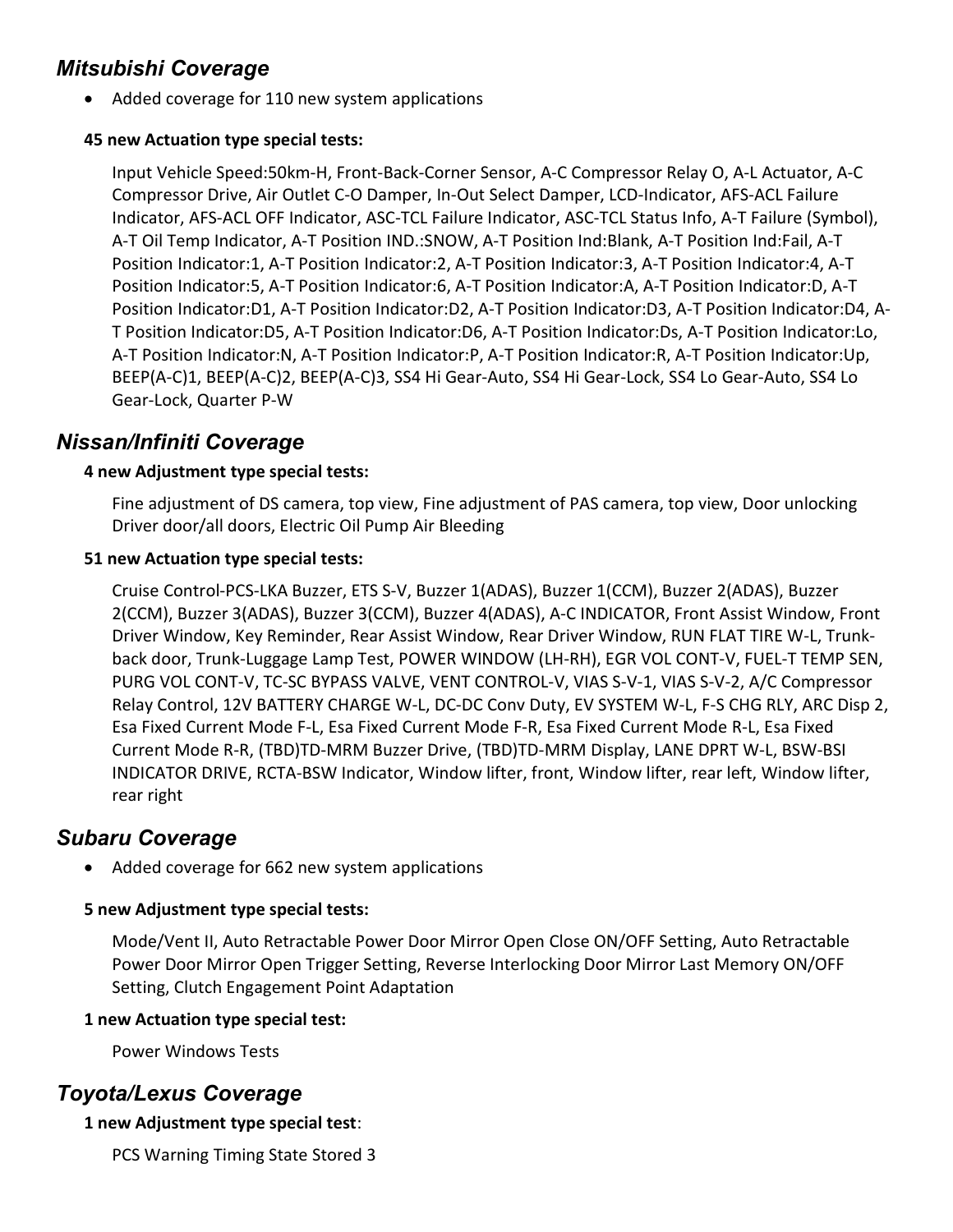#### 94 new Actuation type special tests:

Cruise Control-PCS-LKA Buzzer, ECB Solenoid (SMC-SRC-SCC), H-B Motor Relay, VSC-TRAC Off Indicator Light, VSC-TRAC Solenoid (SMF), VSC-TRAC Solenoid (SMR), VSC-TRAC Solenoid (SPFL), VSC-TRAC Solenoid (SPFR), VSC-TRAC Solenoid (SRCF), VSC-TRAC Solenoid (SRCR), VSC-TRAC Solenoid (SRMF), VSC-TRAC Solenoid (SRMR), VSC-TRC(TRAC) Solenoid, Cornering Light-Front Side Illuminate Light, Variable Shade Beam LH-RH, Cornering Light-Front Side Illuminate Light, A-C Driving Demand, A-O Servo Pulse(Rr P)~A-O Servo Pulse(Rr P), Rear A-C Mag Valve, A-T Indicator Operation (2), A-T Indicator Operation (3), A-T Indicator Operation (4), A-T Indicator Operation (B), A-T Indicator Operation (D), A-T Indicator Operation (L), A-T Indicator Operation (N), A-T Indicator Operation (P), A-T Indicator Operation (R), A-T Indicator Operation (S), A-T Indicator Operation (Sport M), A-T Indicator Operation (Sport S), A-T Oil Temperature Warning, A-T P Warning, Buzzer Operation (1.6khz, Vol S, W-O Damping), Buzzer Operation (2.0khz, Vol S, W-O Damping), Buzzer Operation (2.4khz, Vol L, W-O Damping), Buzzer Operation (800hz, Vol L, W- Damping), Buzzer Operation (800hz, Vol L, W-O Damping), Buzzer Operation (800hz, Vol S, W- Damping), Buzzer Operation (800hz, Vol S, W-O Damping), Fuel Gauge Operation (1-2), Fuel Gauge Operation (1-4), Fuel Gauge Operation (3-4), Fuel Gauge Operation For CNG (1-2), Fuel Gauge Operation For CNG (1-4), Fuel Gauge Operation For CNG (3-4), HV-EV System Indicator (0%), HV-EV System Indicator (100%), HV-EV System Indicator (200%), HV-EV System Indicator (300%), HV-EV System Indicator (400%), HV-EV System Indicator (-50%), HV-EV System Indicator (MAX), HV-EV System Indicator (MIN), INTUITIVE P-A LCD Indicator, INTUITIVE P-A LCD OFF Indicator, O-D OFF Indicator, ODO-TRIP Change Switch, Oil Pressure Meter Operation (1-2), Oil Pressure Meter Operation (1-4), Oil Pressure Meter Operation (3-4), SOC Gauge (1-2), SOC Gauge (1-4), SOC Gauge (3-4), Speedometer Operation (0km-H,0mph), Speedometer Operation (200km-H,200mph), Speedometer Operation (240km-H,240mph), Speedometer Operation (280km-H,280mph), Speedometer Operation (320km-H,320mph), Speedometer Operation (360km-H,360mph), Speedometer Operation (400km-H,400mph), Speedometer Operation (40km-H,40mph), Speedometer Operation (80km-H,80mph), Sub Fuel Gauge Operation (1-2), Sub Fuel Gauge Operation (1-4), Sub Fuel Gauge Operation (3-4), Headrest Front-Rear, Control The A-C Cut Signal, Control The A-C Magnet Clutch, Control The C-D, Control The ETCS Open-Close Fast Speed, Control The ETCS Open-Close Slow Speed, Control The Fuel Pump - Speed, Control The Injection Volume For A-F Sensor(CNG), Control The Injection Volume For A-F Sensor, Control The O-D Cut, Prohibit The Catalyst OT Misfire Prevent F-C, Cornering Light-Front Side Illuminate Light, Cornering Light-Front Side Illuminate Light (Dim), Cornering Light-Front Side Illuminate Light, Headlight Relay-Light Power Supply Relay, IG OFF P-W Control Permission Output, Taillight-Clearance Light, Trunk-Cargo Compartment Light to PSC, Headrest Front-Rear, BR2-BL2 Heater, BR5-BL5 Heater, Headrest Front-Rear, Ottoman Short-Long, Control The A-C Cut Signal, Control The Injection Volume For A-F Sensor

# New Coverage – USA European

## Alpha Romeo Coverage

• Added coverage for 272 new system applications

### 1 new Adjustment type special test:

EPB Assembly Check

62 new Actuation type special tests: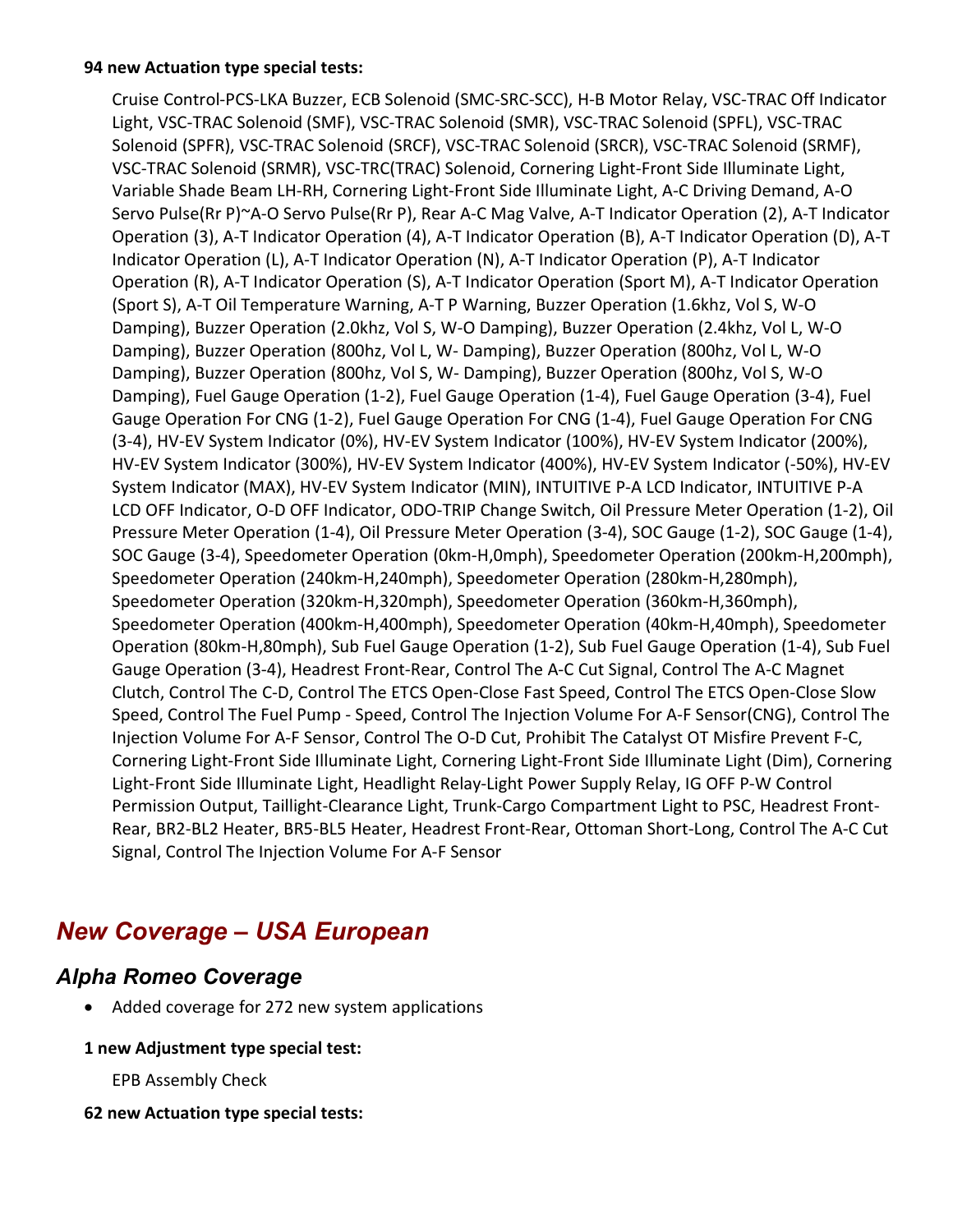ASR-ESP Safety indication, ASR-ESP Safety Lamp, Hill-Holder Safety Lamp-Message, Alarm-Doors Status-Deterrence LED, All Stop Lights W-Combined Rear Lighting, DeadLock Relay-Independent Driver Door Unlock, Doors status - deterrence LED, Driver Doors Status - Deterrence LED, DRL - Front Park Lights, ECO-LPG-SS-E-Costing LED Command, Flasher - Rear backup Left Light, Flasher - Rear backup Right Light, Flasher Rear - Lateral Left, Flasher Rear - Lateral Right, Left (Front-Central-Rear) Turn Lights, Left (Front-Rear) Parking Lights, Left Turn Light Front-Lateral, Passenger Doors Status - Deterrence LED, Rear Fog Light or Second Backup Light - Side Marker Lights, Rear Parking Light - Side Markers, Right (Front-Central-Rear) Turn Lights, Right (Front-Rear) Parking Lights, Right Rear Turn-Stop (NAFTA), Stop - Position - Turn Left Light 1, Stop - Position - Turn Left Light 2, Stop - Position - Turn Right Light 1, Stop - Position - Turn Right Light 2, Stop - Position Left Light 1, Stop - Position Left Light 2, Stop - Position Right Light 1, Stop - Position Right Light 2, Turn - Rear backup Left Light, Turn - Rear backup Right Light, Turn Light Front - Lateral Left, Turn Light Front - Lateral Right, Turn Light Rear - Lateral Left, Turn Light Rear - Lateral Right, Lock - Unlock Steering Wheel, Frequency Step Selection Tuner AM-FM, Seek Status Tuner AM-FM, A-C Request, Air Vent - Floor Motor Distribution (Left side), Air Vent - Floor Motor Distribution (Right side), Main-Left Temp. Door Actuator Position, Brake Sys Fail Ind (EBD Included) - Park Brake Indication, Brk Sys fail Ind (EBD Included) - Man Park Brk Ind, CNG Failure - Reserve, Door-Boot-Bonnet Open Indication, Elec Stabil Ctrl (ESC) Sys Intrvntn - fail Ind HILL HOLDER Sys, ESC (Elec Stability Ctrl) Sys Intervention - Fail Indication, Glow plug indication - Cold Start inhibition, Glow Plugs Lamp (Diesel)-Cold Start Delay Inibition, Lane Dep Warn (LDW) on Nt Armed- on Armed- on Warn, Lane Departure Warning (LDW) On Not Armed- On Armed- On Warning, LDW on not armed- on armed- on warning, LPG Failure - Reserve, Tire Pressure Module (TPMS) not available-not programmed, Type Of Fuel Supply (Gasoline-Alternative Fuel), Tyre Pressure Module (TPMS) Not Available-Not Programmed, Redundant Ignition RUN-START Feed Output, Frequency Step Selection Tuner AM-FM, Seek Status Tuner AM-FM, Engagement electrovalve PPV1 command (6th-7th-R-5th), Engagement electrovalve PPV2 command (2nd-3rd-4th-1st)

## Audi Coverage

### 25 new Actuation type special test:

Op And Disp A-C Rr Haptic FB Tst Ctrl Val, Op And Disp A-C Rr Speaker Tst Ctrl Val, Operating And Display Units For A-C Speaker Test Control Value, Cool Pmp For Lo Temp Circuit Act Tst Inp O-P Ctrl Parameter, Fresh Air - Air Recirculation - Air Flow Flap Ctrl Mot Sollwert, Frs Air - Air Recirculation - Air Flow Flap Ctrl Mot Inp O-P Co, Frs Air - Air Recirculation - Air Flow Flap Ctrl Mot Setpoint, Hyb EV Bat Pack Cool Ctrl Vlv B Tst Inp O-P Control Parameter, Ionisator Front Ionisator Aus-An, Ionisator Rear Ionisator Aus-An, Refrigerant Shut Off Valves Dynmc Test Inp O-P Ctrl Parameter, Seat heating level Rear LED indicator Seat heating Hi, Stellmotor B-SäUle-Fuß Links Hinten Intervallbetrieb, Stellmotor B-SäUle-Fuß Links Hinten Klappenposition, Stellmotor B-SäUle-Fuß Rechts Hinten Intervallbetrieb, Stellmotor B-SäUle-Fuß Rechts Hinten Klappenposition, Water Pump Setpoint, Water Valve Setpoint, Acoustic feedback buzzer – Chime, ECM-PCM Power Relay VW Common Control State, ECM-PCM Power Relay, General Inp O-P Tst Ctrl Val Veh Veloc Sig Tst, Sup V O-P Depth Discharge Protected Tst Ctrl Val, Sup V O-P On Actd Term 15 Tst Ctrl Val, Htd Str Wheel, Act Inp O-P Ctrl Parameter

## BMW/Mini Coverage

## 1 new special test:

Tail Lights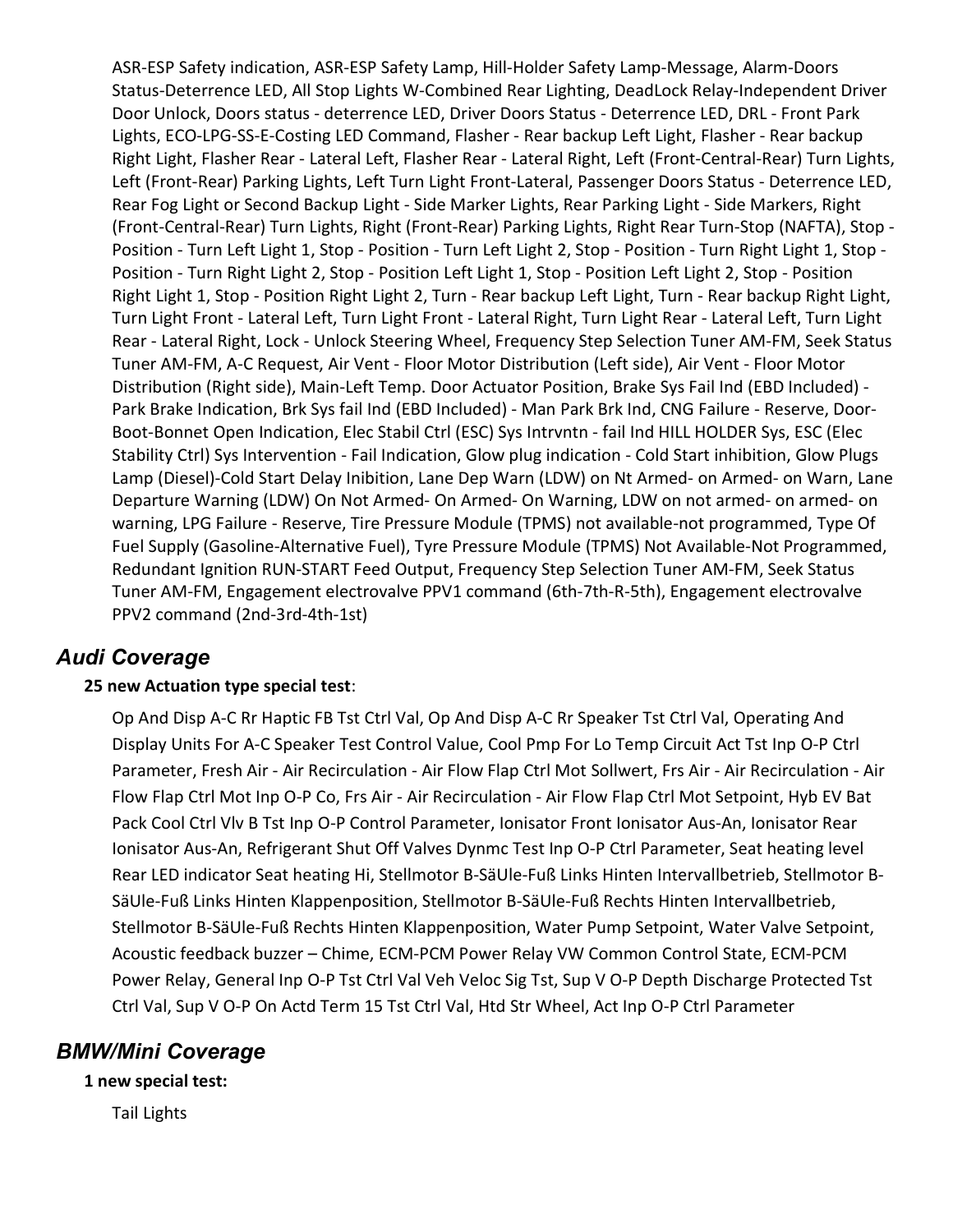## Fiat Coverage

### 1 new Adjustment type special test:

EPB Assembly Check

### 95 new Actuation type special tests:

ASR-ESP Safety indication, ASR-ESP Safety Lamp, Front Left - Rear Right Traction Control (Isolation Valve 1), Front Left - Rear Right Traction Control (Supply 1), Front Right - Rear Left Traction Control (Isolation Valve 2), Front Right - Rear Left Traction Control (Supply 2), Hill-Holder Safety Lamp-Message, Alarm-Doors Status-Deterrence LED, All Stop Lights W-Combined Rear Lighting, BACKUP LIGHT L-R, DeadLock Relay-Independent Driver Door Unlock, Doors status - deterrence LED, Driver Doors Status - Deterrence LED, DRL - Front Park Lights, ECO-LPG-SS-E-Costing LED Command, Flasher - Rear backup Left Light, Flasher - Rear backup Right Light, Flasher Rear - Lateral Left, Flasher Rear - Lateral Right, Front Wiper Start-Stop, FUEL FILTER HEATER - PARK (L-R), Left (Front-Central-Rear) Turn Lights, Left (Front-Rear) Parking Lights, Left Turn Light Front-Lateral, MIRROR PUDDLE LIGHT L-R, PARK - SIGNATURE LEFT, PARK - SIGNATURE RIGHT, Passenger Doors Status - Deterrence LED, Rear Fog Light or Second Backup Light - Side Marker Lights, Rear Parking Light - Side Markers, Right (Front-Central-Rear) Turn Lights, Right (Front-Rear) Parking Lights, Right Rear Turn-Stop (NAFTA), Stop - Position - Turn Left Light 1, Stop - Position - Turn Left Light 2, Stop - Position - Turn Right Light 1, Stop - Position - Turn Right Light 2, Stop - Position Left Light 1, Stop - Position Left Light 2, Stop - Position Right Light 1, Stop - Position Right Light 2, STOP - STOP TURN LEFT, STOP - STOP TURN RIGHT, TAIL - SIDE MARKER LEFT, TAIL - SIDE MARKER RIGHT, Turn - Rear backup Left Light, Turn - Rear backup Right Light, Turn Light Front - Lateral Left, Turn Light Front - Lateral Right, Turn Light Rear - Lateral Left, Turn Light Rear - Lateral Right, Lock - Unlock Steering Wheel, A-C Compressor Clutch Relay Control State, A-C Relay, O2 1-1 Heater Duty-Cycle, O2 1-2 Heater Duty-Cycle, Oxygen Sensor 1-1 Heater Duty-Cycle, Oxygen Sensor 1-2 Heater Duty-Cycle, Oxygen Sensor 2-1 Heater Duty-Cycle, Oxygen Sensor 2-2 Heater Duty-Cycle, Radiator-Condenser Cooling Fan Relay 1 Control State, Radiator-Condenser Cooling Fan Relay 2 Control State, Frequency Step Selection Tuner AM-FM, Seek Status Tuner AM-FM, Distribution (Left side), Air Vent - Floor Motor Distribution (Right side), Main-Left Temp. Door Actuator Position, Brake Sys Fail Ind (EBD Included) - Park Brake Indication, Brk Sys fail Ind (EBD Included) - Man Park Brk Ind, Brk Sys fail Ind (EBD Included) - Park Brk Ind, CNG Failure - Reserve, Door-Boot-Bonnet Open Indication, Door-Hood-Trunk Open Indication, Elec Stabil Ctrl (ESC) Sys Intrvntn - fail Ind HILL HOLDER Sys, ESC (Elec Stability Ctrl) Sys Intervention - Fail Indication, ESC (Electronic Stability Control) fault-intervention Lamp, ESC (Electronic Stability Control) Sys Intrvntn - fail Ind, Glow plug indication - Cold Start inhibition, Glow Plugs Lamp (diesel)-Cold Start Delay Inhibition, Glow Plugs Lamp (Diesel)-Cold Start Delay Inibition, Lane Dep Warn (LDW) on Nt Armed- on Armed- on Warn, Lane Departure Warning (LDW) On Not Armed- On Armed- On Warning, LDW on not armed- on armed- on warning, LPG Failure - Reserve, Tire Pressure Module (TPMS) not available-not programmed, Type Of Fuel Supply (Gasoline-Alternative Fuel), Tyre Pressure Module (TPMS) Not Available-Not Programmed, Redundant Ignition RUN-START Feed Output, Frequency Step Selection Tuner AM-FM, Seek Status Tuner AM-FM, Engagement Electrovalve PPV1 Command (3rd-2nd-R), Engagement electrovalve PPV1 command (6th-7th-R-5th), Engagement Electrovalve PPV2 Command (1st-4th-5th-6th), Engagement electrovalve PPV2 command (2nd-3rd-4th-1st), Shift Solenoid S1 (ON-OFF Component), Shift Solenoid S2 (ON-OFF Component)

## Jaguar Coverage

## 12 new special tests:

ABS Control Valves -Control Supply 2 -Front Right-Rear Left, Engine Input-Output Parameters -Active Engine Mount Control, Engine Input-Output Parameters -Brake Switch 2, Engine Input-Output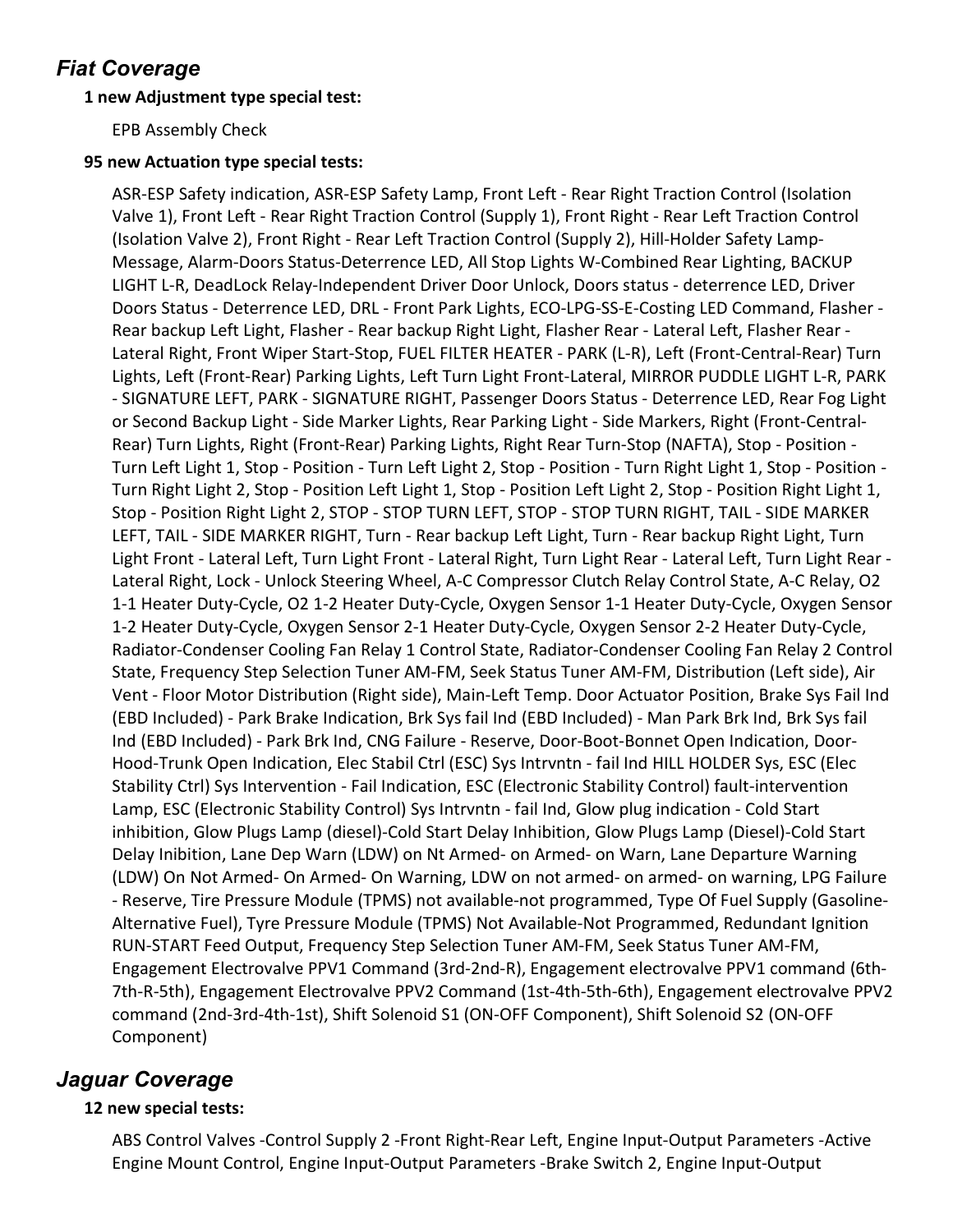Parameters -Brake Switch, Engine Input-Output Parameters -Cranking State, Engine Input-Output Parameters -Fuel Lift Pump Control, Engine Input-Output Parameters -Fuel Lift Pump, Engine Input-Output Parameters -Glow Lamp, Engine Input-Output Parameters -Kickdown, Engine Input-Output Parameters -Low Oil Pressure (Switch), Engine Input-Output Parameters -Malfunction Indicator Lamp, Engine Input-Output Parameters -Oil Pressure Lamp, Engine Input-Output Parameters -Park-Neutral Switch, Engine Input-Output Parameters -Starter Enable High Side, Engine Input-Output Parameters - Starter Enable Low Side, Auto Hi Beam On-Of Stat -Electrochromatic Mir O-P Dark, Auto High Beam On-Off Status -Automatic High Beam Requested, Automatic High Beam On-Off Status -Reverse Inhibit Active

## Land Rover Coverage

## 12 new special tests:

ABS Control Valves -Control Supply 2 -Front Right-Rear Left, Engine Input-Output Parameters -Active Engine Mount Control, Engine Input-Output Parameters -Fuel Lift Pump Control, Engine Input-Output Parameters -Glow Lamp, Engine Input-Output Parameters -Kickdown, Engine Input-Output Parameters -Malfunction Indicator Lamp, Engine Input-Output Parameters -Oil Pressure Lamp, Climate Ctrl Outputs -Heating Vent A-C Air Intake Pollution, Fresh-Recirculated Air Motor -Requested Position, Auto Hi Beam On-Of Stat -Electrochromatic Mir O-P Dark, Auto High Beam On-Off Status -Automatic High Beam Requested, Automatic High Beam On-Off Status -Reverse Inhibit Active

## Mercedes Benz Coverage

• Added coverage for 2054 new system applications

### 6 new Actuation type special tests:

Airmatic Central Reservoir Filling Valve, Wake-Up Wire, Left Rear Door Lighting Switch, AIS Dimming Activate, Front Roller Sun Blind / Rear Roller Sun Blind, Right Interior Rear Lamp Unit

## Volkswagen Coverage

### 26 new Actuation type special test:

Op And Disp A-C Rr Haptic FB Tst Ctrl Val, Op And Disp A-C Rr Speaker Tst Ctrl Val, Operating And Display Units For A-C Speaker Test Control Value, Cool Pmp For Lo Temp Circuit Act Tst Inp O-P Ctrl Parameter, Fresh Air - Air Recirculation - Air Flow Flap Ctrl Mot Sollwert, Frs Air - Air Recirculation - Air Flow Flap Ctrl Mot Inp O-P Co, Frs Air - Air Recirculation - Air Flow Flap Ctrl Mot Setpoint, Hyb EV Bat Pack Cool Ctrl Vlv B Tst Inp O-P Control Parameter, Ionisator Front Ionisator Aus-An, Ionisator Rear Ionisator Aus-An, Refrigerant Shut Off Valves Dynmc Test Inp O-P Ctrl Parameter, Seat heating level Rear LED indicator Seat heating Hi, Stellmotor B-SäUle-Fuß Links Hinten Intervallbetrieb, Stellmotor B-SäUle-Fuß Links Hinten Klappenposition, Stellmotor B-SäUle-Fuß Rechts Hinten Intervallbetrieb, Stellmotor B-SäUle-Fuß Rechts Hinten Klappenposition, Water Pump Setpoint, Water Valve Setpoint, Acoustic feedback buzzer – Chime, ECM-PCM Power Relay VW Common Control State, ECM-PCM Power Relay, General Inp O-P Tst Ctrl Val Veh Veloc Sig Tst, Sup V O-P Depth Discharge Protected Tst Ctrl Val, Sup V O-P On Actd Term 15 Tst Ctrl Val, Htd Str Wheel, Act Inp O-P Ctrl Parameter, Tail-Stop Lamp